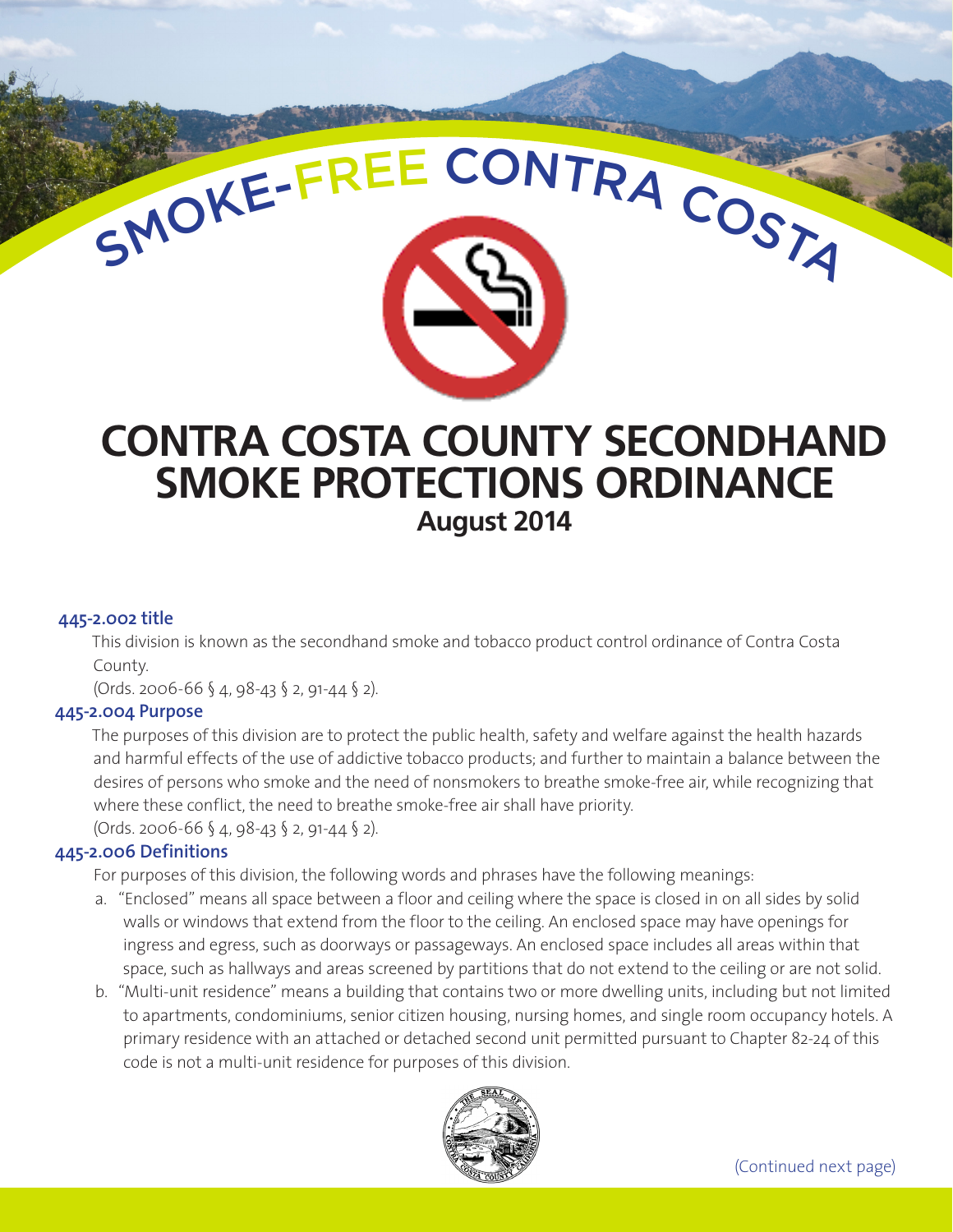- c. "Multi-unit residence common area" means any indoor or outdoor area of a multi-unit residence accessible to and usable by residents of different dwelling units, including but not limited to halls, lobbies, laundry rooms, common cooking areas, stairwells, outdoor eating areas, play areas, swimming pools, and carports.
- d. "Place of employment" means any area under the control of an employer, business, or nonprofit entity that an employee, volunteer, or the public may have cause to enter in the normal course of operations, regardless of the hours of operation. Places of employment include, but are not limited to: indoor work areas; bars; restaurants; at least 80 percent of the guest rooms in any hotel and motel; vehicles used for business purposes; taxis; employee lounges and breakrooms; conference and banquet rooms; bingo and gaming facilities; long-term health care facilities; warehouses; retail or wholesale tobacco shops; and private residences used as licensed child-care or health-care facilities when employees, children or patients are present and during business hours. The places specified in subdivision (d) (i), (2), (3), (4), (6), (7), (8), (11) , (12) , (13) and (14) of Labor Code section 6404.5 are places of employment for purposes of this division and are regulated as specified in this division. The places specified in subdivision (d)  $(5)$ ,  $(9)$ , and  $(10)$  of Labor Code section 6404.5 are not places of employment for purposes of this division.
- e. "Public place" means any area to which the public is invited or in which the public is permitted. A private residence is not a public place.
- f. "Self-service display" means the open display of tobacco products or tobacco paraphernalia in a manner that is accessible to the general public without the assistance of a retailer or employee of the retailer.
- g. "Service area" means any area designed to be or regularly used by one or more persons to receive or wait to receive a service, enter a public place, or make a transaction, whether or not the service involves the exchange of money. Service areas include but are not limited to automatic teller machine waiting areas, bank teller windows, ticket lines, bus stops and taxi stands.
- h. "Smoke" means the gases, particles, or vapors released into the air as a result of the combustion, electrical ignition, or vaporization of a tobacco product, when the apparent or usual purpose of the combustion, electrical ignition, or vaporization is human inhalation of the tobacco product. "Smoke" includes but is not limited to tobacco smoke, electronic cigarette vapors, and marijuana smoke. "Smoke" excludes incense or similar products inhaled solely for olfactory purposes as long as those products do not contain tobacco or nicotine.
- i. "Smoking" means engaging in an act that generates smoke. "Smoking" includes inhaling, exhaling, burning, possessing, holding, or carrying any lighted cigar, lighted cigarette, lighted pipe, lighted hookah pipe, operating electronic cigarette, or any other smoke inhalation device of any kind. "Smoking" includes smoking marijuana for medical purposes.
- j. "Tobacco paraphernalia" means cigarette papers or wrappers, pipes, holders of smoking materials of all types, cigarette rolling machines, and any other item designed for the smoking, preparation, storing, or consumption of tobacco products.
- k. "Tobacco product" means any of the following:
	- Any substance containing tobacco leaf, including but not limited to cigarettes, cigars, pipe tobacco, hookah tobacco, snuff, chewing tobacco, dipping tobacco, bidis, blunts, clove cigarettes, or any other preparation of tobacco.
	- 2. Any product or formulation of matter containing biologically active amounts of nicotine that is manufactured, sold, offered for sale, or otherwise distributed with the expectation that the product or matter will be introduced into the human body, including but not limited to electronic cigarettes.

The term "tobacco product" does not include any product specifically approved by the United States Food and Drug Administration for use in treating nicotine dependence or tobacco dependence.

(Ords. 2006-66 § 4, 98-43 § 2, 91-44 § 2). (Ord. No. 2010-10, § II, 10-12-10; Ord. No. 2013-10, § II, 4-9-13)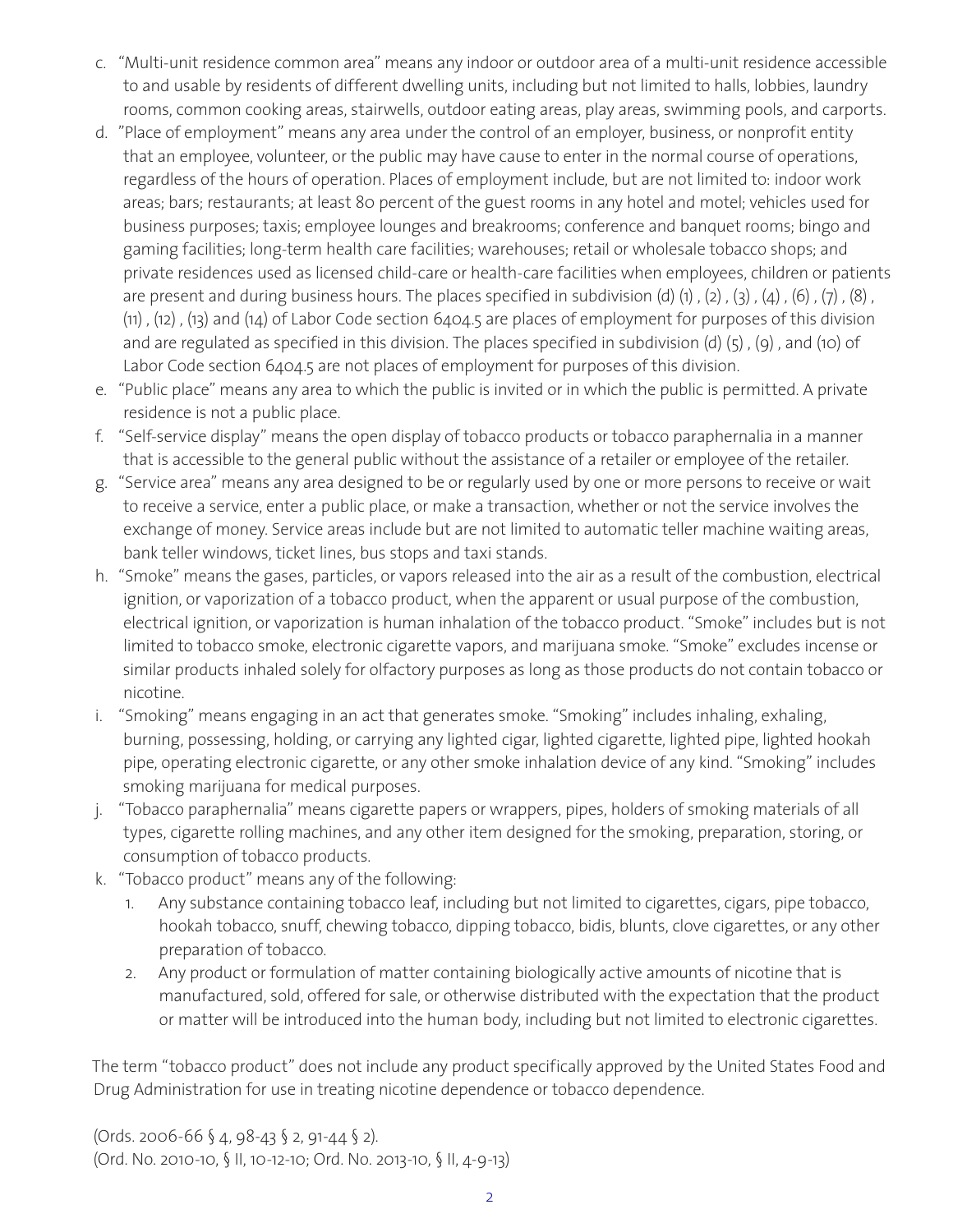## **Chapter 445-4 SECONDHAND SMOKE**

## Sections:

445-4.002 County-owned facilities.

445-4.004 Prohibition of smoking.

445-4.006 Exceptions.

445-4.008 Posting requirements.

445-4.010 Ashtray placement.

445-4.012 Disclosure of non-smoking residential units.

445-4.014 Required lease terms.

445-4.002 County-owned facilities.

Smoking is prohibited in all buildings, vehicles, and other enclosed areas occupied by county employees, owned or leased by the county, or otherwise operated by the county.

- b. Smoking is prohibited in all outdoor areas owned or leased by the county, including parking lots, the grounds of the county's hospital and health clinics, and the grounds of all other buildings owned or leased by the county.
- c. Smoking is prohibited on the grounds of the county's jails and county juvenile system facilities to the extent allowed by law.

(Ord. No. 2014-06, § II, 6-17-14; Ords. 2006-66 § 5, 91-44 § 2)

*Editor's note—* 

Ord. No. 2014-06, § II, adopted June 17, 2014, amended the title of § 445-4.002 to read as set out herein. Previously § 445-4.002 was titled county-owned facilities.

# **445-4.004 Prohibition of smoking**

Smoking is prohibited in the following places within the unincorporated area of Contra Costa County:

- a. Enclosed places of employment.
- b. Enclosed public places.
- c. Service areas.
- d. All areas within twenty feet of doors, windows, air ducts and ventilation systems of enclosed places of employment, except while passing on the way to another destination.
- e. All areas within twenty feet of doors, windows, air ducts and ventilation systems of enclosed public places, except while passing on the way to another destination.
- f. The following outdoor areas:
	- 1. Outdoor dining areas at bars and restaurants.
	- 2. Outdoor lounges and outdoor dining areas at places of employment.
	- 3. Public trails and public parks.
	- 4. Public event venues.
- g. All multi-unit residence common areas, except that a landlord may designate a portion of an outdoor common area as a smoking area. A designated smoking area of an outdoor common area of a multi-unit residence must not overlap with any area where smoking is otherwise prohibited by local, state, or federal law; must be located at least twenty-five feet in all directions from non-smoking areas; must not include areas used primarily by children; must be no more than twenty-five percent of the total outdoor common area; must have a clearly marked perimeter; and must be identified by conspicuous signs.
- h. All areas within twenty feet of doors, windows, air ducts and ventilation systems of multi-unit residences, except while passing on the way to another destination.
- i. All outdoor balconies, porches, decks, patios, and carports of multi-unit residences.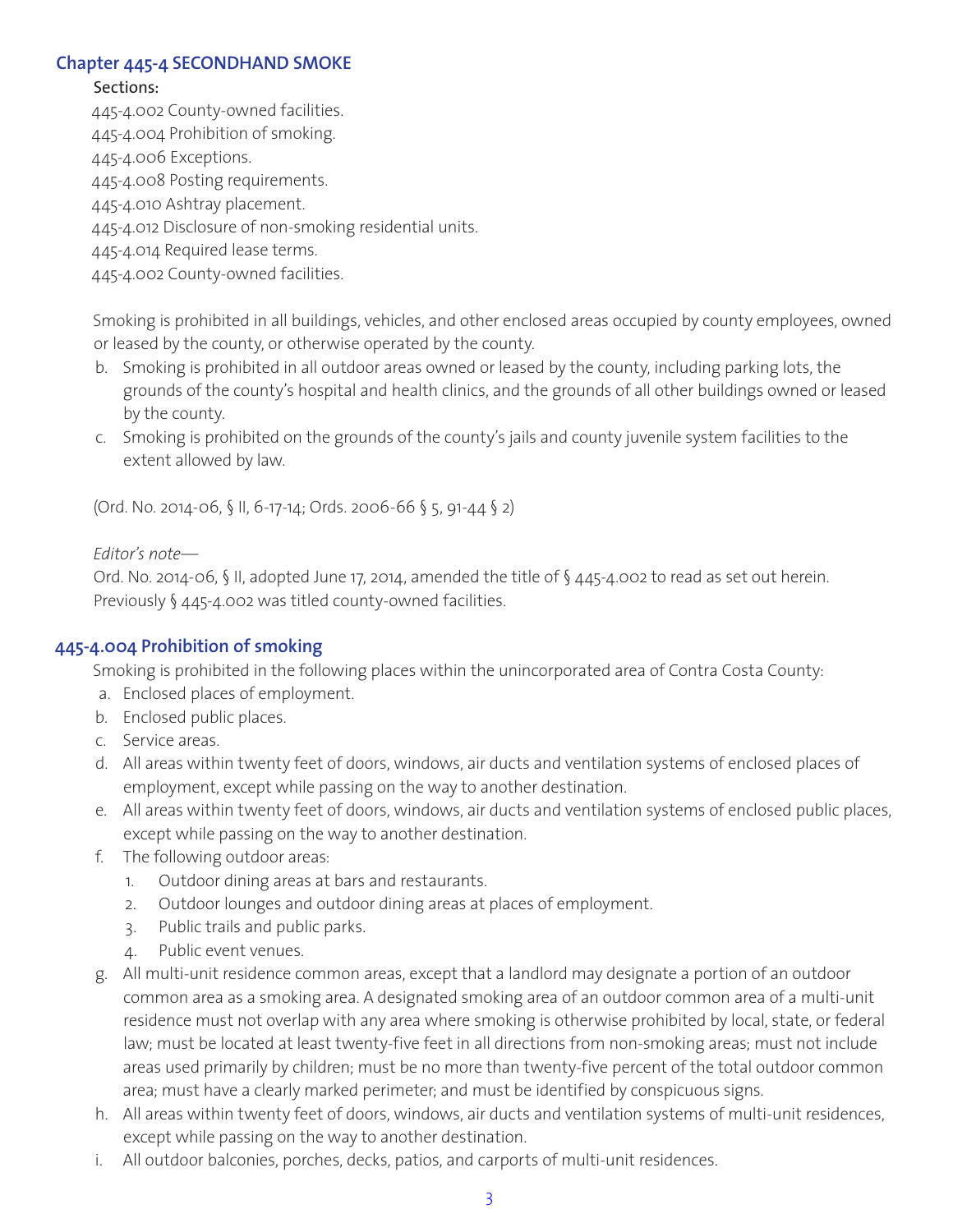j. All dwelling units in any new multi-unit residence that receives a building permit on or after January 1, 2011.

Ords. 2006-66 § 5, 91-44 § 2). (Ord. No. 2010-10, § III, 10-12-10)

## **445-4.006 Exceptions**

- a. Smoking is permitted at any location within the county unless otherwise prohibited by this code or by state or federal law.
- b. Smoking is permitted in up to twenty percent of guest rooms in any hotel or motel, as long as the hotel or motel permanently designates at least eighty percent of its guest rooms as nonsmoking rooms, appropriately signs nonsmoking rooms, and permanently removes ashtrays from these rooms. Smoking rooms shall be segregated from nonsmoking rooms on separate floors, wings or portions of either. Smoking rooms and nonsmoking rooms shall not be interspersed. Nothing in this division requires a hotel or motel to provide smoking rooms and the owner or operator of a hotel or motel may choose to prohibit smoking throughout the property.

 $(Ords. 2006-66 § 5, 91-44 § 2).$ (Ord. No. 2010-10, § IV, 10-12-10)

### **445-4.008 Posting requirements**

- a. "Smoking" or "No Smoking" signs, whichever are appropriate, with letters of not less than one inch in height, or the international "No Smoking" symbol (consisting of a pictorial representation of a burning cigarette enclosed in a red circle with a red bar across it) , shall be conspicuously posted in every building or other place where smoking is regulated by this division by the owner, operator, manager or other person having control of the building or other place.
- b. Every hotel or motel regulated by this division shall post at its entrance a sign clearly stating that nonsmoking rooms are available, and every patron shall be asked as to his or her preference. (Ords. 2006-66 § 5, 91-44 § 2).

#### **445-4.010 Ashtray placement**

No ashtray or other receptacle used for disposing of smoking materials may be placed at any location where smoking is prohibited by this division or otherwise prohibited by law.

(Ord. No. 2009-26, § II, 10-20-09)

## **445-4.012 Disclosure of non-smoking residential units**

In a multi-unit residence where units are rented or leased to tenants, the owner and manager of the residence shall do all of the following:

- a. Maintain and keep on file at the premises: (1) a list of all designated non-smoking units at the residence; and (2) a floor plan of the residence that identifies the location of all designated non-smoking units, any units where smoking is permitted, and any designated outdoor smoking areas.
- b. Disclose whether a policy for handling smoking complaints is in effect at the multi-unit residence, and if so, the terms of that policy.
- c. Provide a copy of the list and floor plan, and a copy of any policy for addressing smoking complaints in effect at a multi-unit residence, to each tenant along with every new lease or rental agreement for the occupancy of a unit in a multi-unit residence.

(Ord. No. 2009-26, § III, 10-20-09)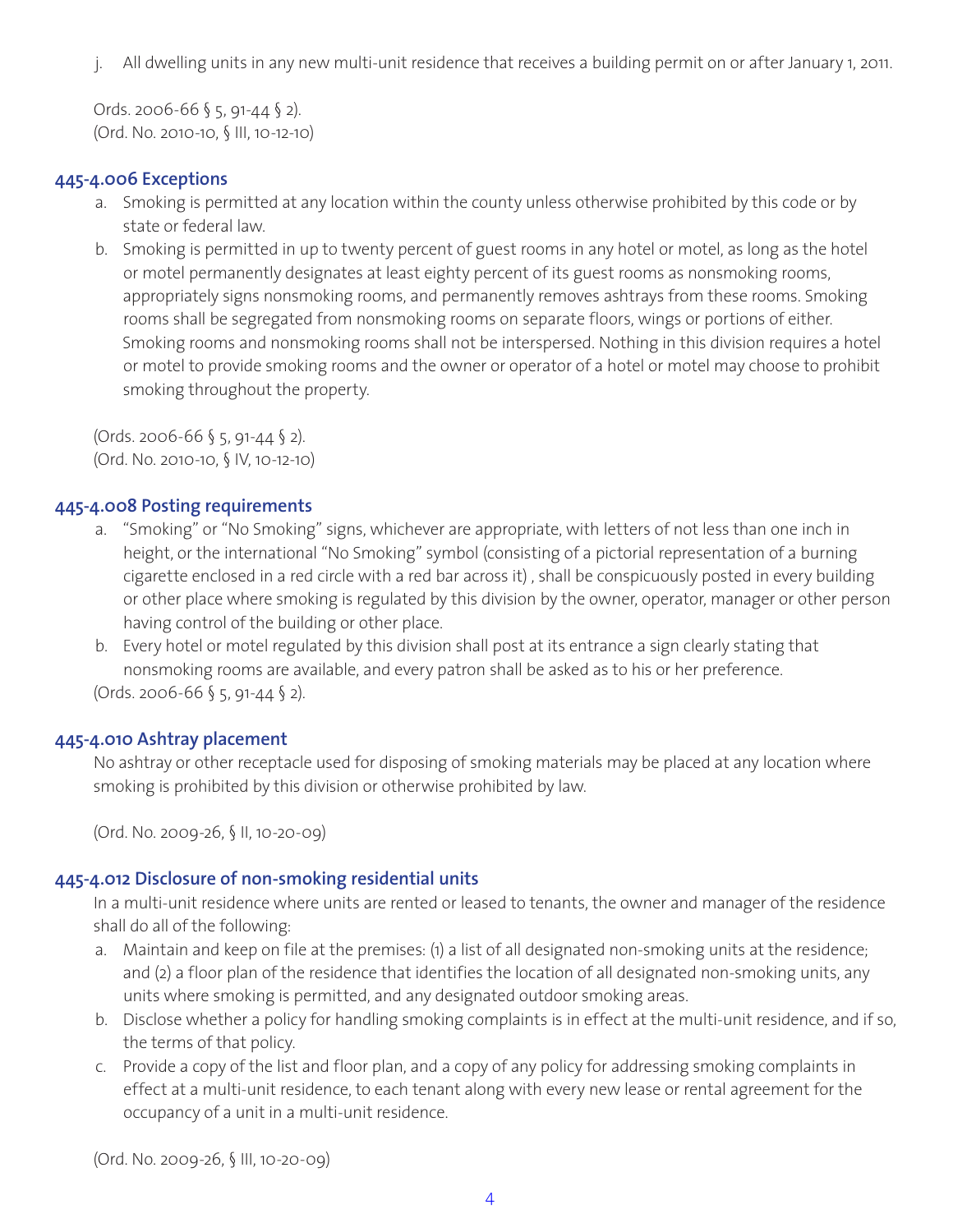# **445-4.014 Required lease terms**

- a. Commencing January 1, 2011, every lease and other rental agreement for the occupancy of a dwelling unit in a multi-unit residence that is entered into, renewed, or continued month-to-month must include the terms specified in subsection (b) of this section on the earliest possible date allowed by law after providing any required legal notice.
- b. Required Terms.
	- 1. For any multi-unit residence where the landlord has designated separate smoking and non-smoking dwelling units, a clause stating that smoking is prohibited in all dwelling units that have been designated as non-smoking units must be included in the written agreements specified in subsection (a) of this section.
	- 2. For any multi-unit residence where the landlord has prohibited smoking in all dwelling units, a clause stating that smoking is prohibited in all dwelling units must be included in the written agreements specified in subsection (a) of this section.
	- 3. For any new multi-unit residence that receives a building permit on or after January 1, 2011, a clause stating that smoking is prohibited in all dwelling units must be included in the written agreements specified in subsection (a) of this section.
	- 4. A clause stating that it is a material breach of the lease or rental agreement to: (i) violate any law regarding smoking while on the premises; (ii) smoke in a non-smoking dwelling unit; or (iii) smoke in any multi-unit residence common area where smoking is prohibited, must be included in the written agreements specified in subsection (a) of this section.
- c. The California Apartment Association's Form 34.0, revised January 2010 and as amended from time to time, may be used to comply with this section.
- d. A landlord's failure to enforce any smoking regulation of a lease or agreement on one or more occasions does not constitute a waiver of the lease or agreement provisions required by this section and does not prevent future enforcement of the lease or agreement provisions required by this section.
- e. A landlord is not liable under this chapter to any person for a tenant's breach of smoking regulations if:
	- 1. The landlord has fully complied with all provisions of this chapter, and
	- 2. Upon receiving a signed written complaint regarding prohibited smoking, the landlord provides a warning to the offending tenant, stating that the tenant may be evicted if another complaint is received. Upon receiving a second signed, written complaint against the offending tenant, the landlord may evict the tenant, but is not liable for the failure to do so.

(Ord. No. 2010-10, § V, 10-12-10)

# **445-8.002 Compliance**

- a. A person may not smoke in any place where smoking is prohibited by this division.
- b. A person who owns, manages, operates or otherwise controls the use of any place where smoking is prohibited by this division may not knowingly or intentionally permit smoking in those places. For purposes of this subsection, a person has acted knowingly or intentionally if he or she has not taken the following actions to prevent smoking by another person:
	- 1. requested that a person who is smoking refrain from smoking; and
	- 2. requested that a person who is smoking leave the place if the person refuses to stop smoking after being asked to stop. This section does not require physically ejecting a person from a place or taking steps to prevent smoking under circumstances that would involve risk of physical harm.
- c. The presence or absence of the signs required by Section 445-4.008 is not a defense to the violation of any other provision of this division.

(Ords. 2006-66 § 7, 91-44 § 2). (Ord. No. 2009-26, § IV, 10-20-09)